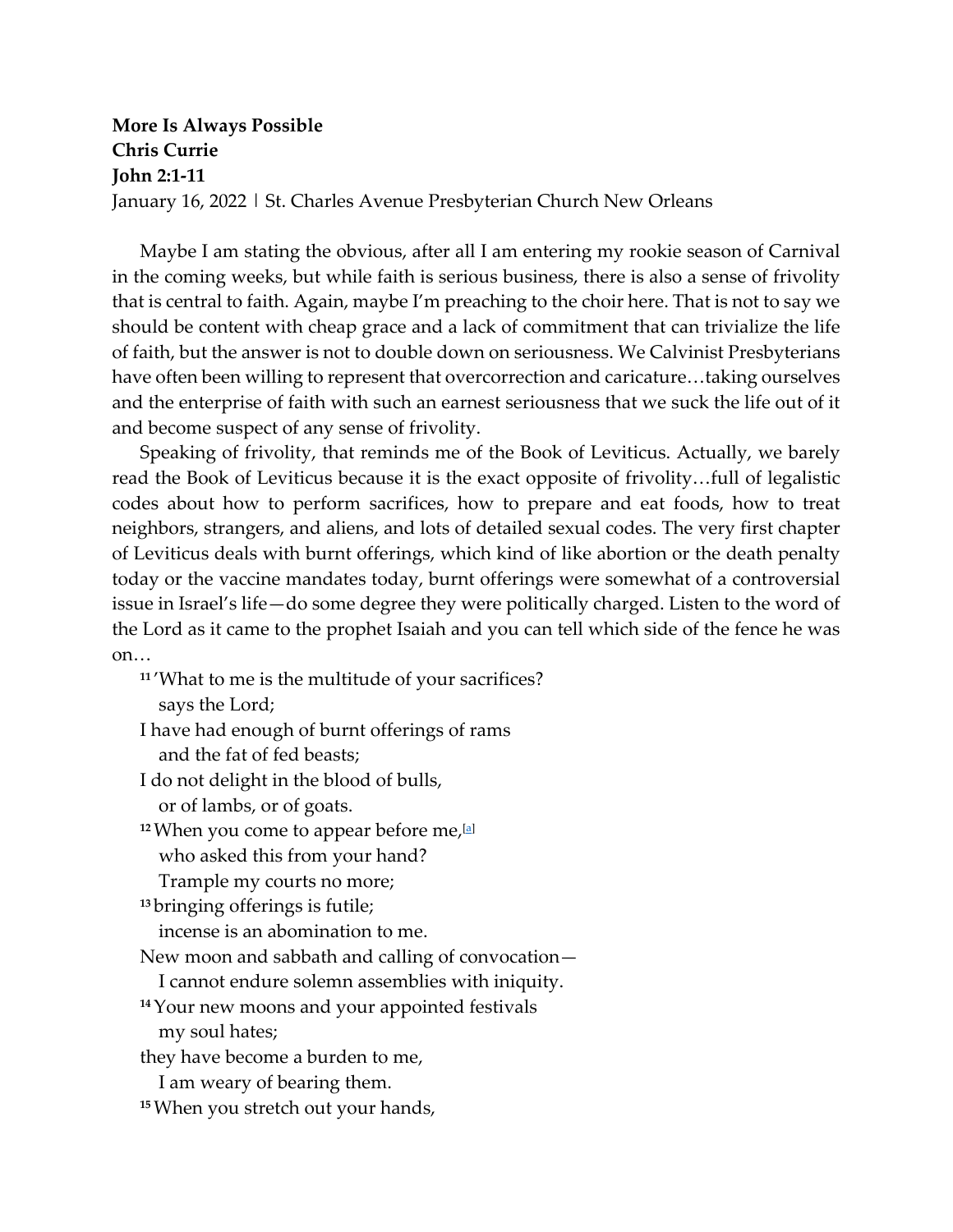```
 I will hide my eyes from you;
even though you make many prayers,
   I will not listen;
   your hands are full of blood.
cease to do evil,
  17 learn to do good;
seek justice,
   rescue the oppressed,
defend the orphan,
   plead for the widow.' (Isaiah 1:11-17)
```
For the prophet Isaiah, the burnt offerings that were pleasing to God were those that worked for justice and cared for the vulnerable in society.

The prophet Hosea also speaks clearly on this issue. Listen: 'For I desire steadfast love and not sacrifice, the knowledge of God rather than burnt offerings.' (Hosea 6:6)

While burnt offerings do seem frivolous, antiquated, and certainly not some kind of condition placed on God, commentator Richard Boyce also reminds us that the burnt offering of livestock was an extravagant gift, not provoked by any wrongdoing or attempt to make amends on the part of the offering maker; it is a true 'love offering' free of constraint or requirement, 'like all true praise.'[1](#page-1-0) Boyce gives us this illustration: 'an elder walks into the pastor's study and announces, 'Preacher, I want you to come out to the church parking lot with me. This morning I'm overwhelmed by God's goodness, and I'm under compulsion to do something extravagant. See this stack of \$100s? Let's go outside and burn'em! What would you do?' Boyce cautions, 'if you simply say 'no, no. Let's take that money and give it to Church World Service,' you may unintentionally demonstrate that you are more enamored with the power of money than the power of worship! A prize cow was as close to a stack of bills as the Israelites got. It could fill stomachs and provide security for many people,' but if it became a burnt offering, 'then all its life-giving potential went up in smoke.'[2](#page-1-1)

But Jesus does not perform any sacrifices here in John; in fact one of the clear messages of the New Testament is that such costly sacrifices and acts of praise are no longer necessary as Jesus becomes both priest and sacrifice for the sake of the world. So why turn water into wine? It doesn't really help anybody and it is not that heroic like outrunning a train or raising someone from the dead like he does later in John's gospel. On the surface, this act seems more like a trick from Hogwarts School of Witchcraft and Wizadry than something associated with our Lord and Savior. No one is healed. No demons are exorcised. No one is cured of a disease. No one who is left broken on the side

<span id="page-1-0"></span><sup>1</sup> Richard Boyce, *Leviticus-Numbers Commentary*, *Westminster Bible Companion*, 15. 2 Richard Boyce, *Leviticus-Numbers Commentary, Westminster Bible Companion*, 17.

<span id="page-1-1"></span>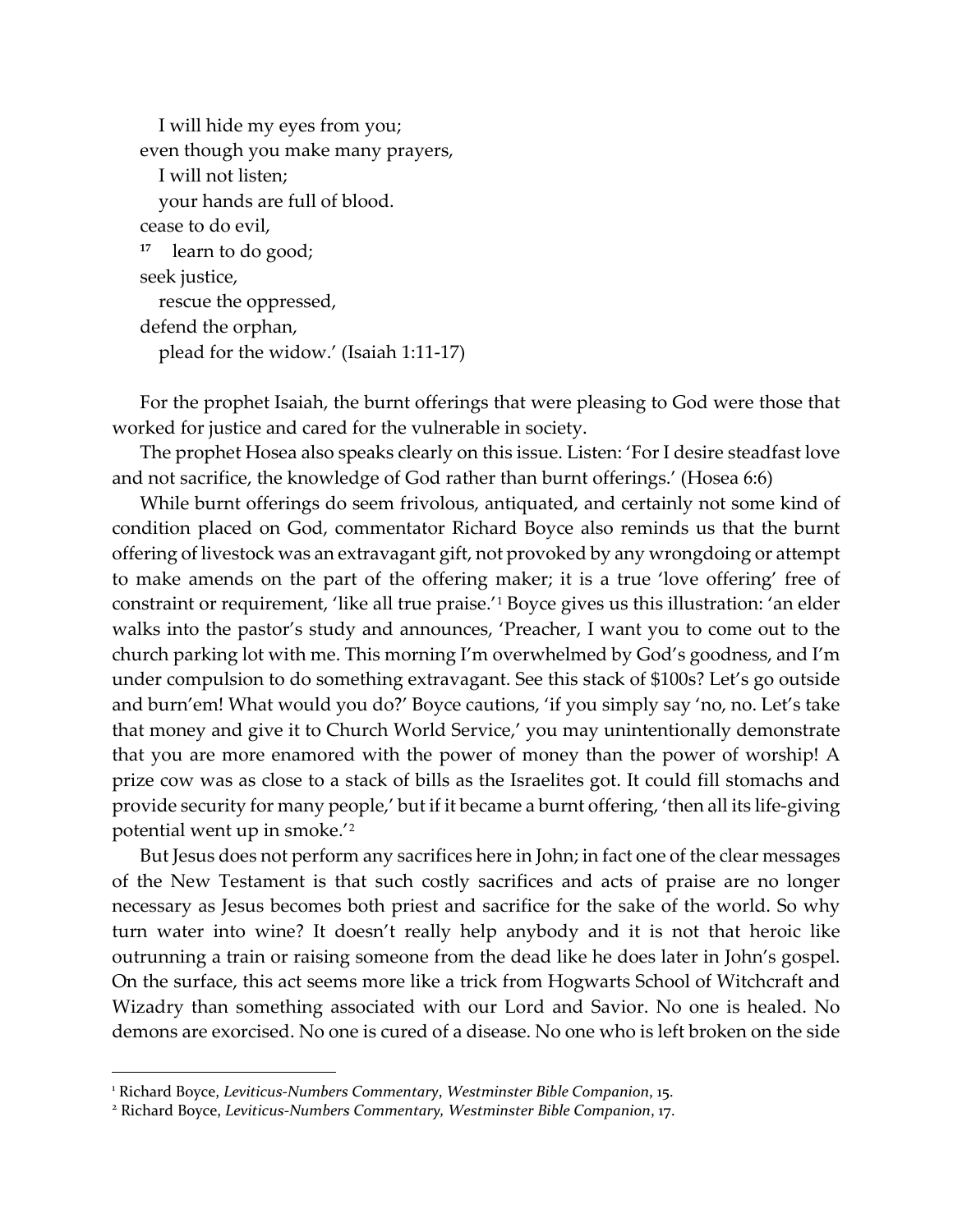of the road is put back together. No one is raised from the dead. No masses of hungry people are fed. Jesus attends a wedding in Cana of Galilee, the wine gives out, and without much fanfare or commotion, Jesus ensures that it is replenished. And that is the very first miracle John presents in his gospel account. Just a few chapters before, John starts his gospel account with the grand vision of the universe telling us 'in the beginning was the Word and the Word was God and the Word created all things and has become a person for us in Jesus Christ who John declares is the Son of God, the human face of God, the very life of God in human form, and in order to show us how Jesus has come to transform the world and all of us, John leads with this miracle at Cana. Jesus turning water into wine. It just seems frivolous to me.

To use the language of social science, what and where is the collective impact? To use the language of pious religiosity, what souls are saved by this frivolous act? To use the language of one of Jesus' own disciples in reaction to another act of frivolity, 'why was this perfume not sold for three hundred denarii and the money given to the poor?' (John 12:5). Isn't this a bit of an extravagant waste? Even Jesus' contemporaries accused him of frivolity, gluttony, and worse…'the Son of Man came eating and drinking,' we learn in Matthew's gospel, and they say 'Look, a glutton and a drunkard, a friend of tax collectors and sinners!' In a word, frivolous.

So why does Jesus commit this frivolous act? Just for fun? To show off his divine powers? To impress all the wedding guests? In his commentary on this passage, Lesslie Newbigin reminds us that the huge stone jars that contained the water that Jesus transformed were not just there for regular use, but were set aside for the rites of purification required by the law, to keep the people consecrated for God in the midst of a world defiled by uncleanness, sin, and impurity. Newbigin observes that water could 'remove the uncleanness,' but did not have the power to give the fullness of joy, and that what Jesus does in this act and in the larger canvas of his life and ministry is not simply to rectify a defect, but to offer the fullness of life, joy, and superabundance that is the new wine of God's inbreaking kingdom.<sup>[3](#page-2-0)</sup> Far from being a frivolous and trivial act, this act is at the heart of God's transformation of this world and reveals the transformative richness of grace at work, not only righting wrongs, but filling the lives of ordinary unsuspecting human beings with the richness and fullness of God, helping them to flourish and rejoice in God's goodness. Theologian Karl Barth reminds us that in spite of the high stakes, the life of faith and discipleship in service to Jesus Christ, has a certain 'freedom from purpose' that takes on the 'nature of a game or song [more than it does] work or warfare. For this reason,' he adds, the life of faith 'will always cause head-shaking among serious people who do not know the particular seriousness' of the Christian life. A person of faith, a follower of Jesus Christ, a person who rejoices in the miracle of the wedding at

<span id="page-2-0"></span><sup>3</sup> Lesslie Newbigin, *The Light Has Come: An Exposition of the Fourth Gospel,* Grand Rapids: William B. Eerdmans, 1982.